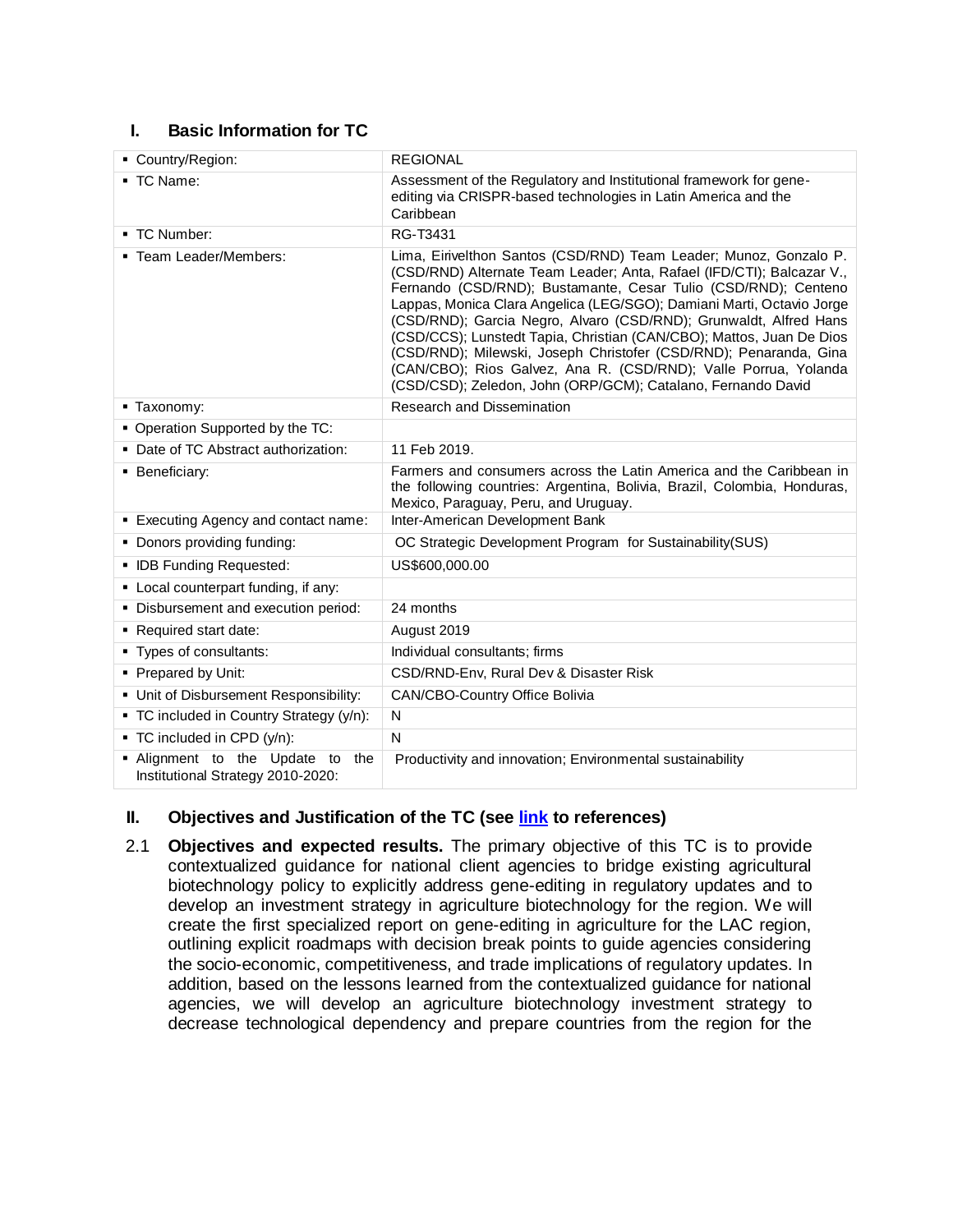gene editing<sup>1</sup> revolution. The expected outcome of the TC is to improve understanding of biological, legal and economic aspects of the technology called CRISPR (Clustered Regularly Interspaced Short Palindromic Repeats) applied to agriculture resources.

- 2.2 **A breakthrough called CRISPR.** Breakthroughs in biotechnology, namely optimization of gene-editing via CRISPR-based technologies, have facilitated remarkable gains in precision, speed and cost-effectiveness of genome modification in agriculture (Shan *et al.*, 2013). Developers have widely claimed innovative geneediting technologies can significantly increase the pace of crop and livestock genetic improvement to meet increasing productivity demands and future environmental challenges (Gao, 2018). CRISPR-Cas9 technology could be a major disrupter in Latin American and Caribbean (LAC) agricultural development through varietal improvement, tackling low productivity and providing a vehicle to expedite crop adaptation to climate change. As *Science* magazine's 2015 'Breakthrough of the Year', CRISPR's potential impact simply cannot be ignored by any agricultural development institution.
- 2.3 While gene-editing is not new, innovative tools are revolutionizing the field. CRISPR technology works as a 'search and replace' method that scans DNA and guides a protein such as Cas9 to cut at a specific target sequence. The resulting repair at the site can be designed to insert, alter, or simply remove (i.e. 'knock-out') portions of DNA to achieve some physical trait change. For example, Cornell's Alliance for Science highlights CRISPR use by researchers at Argentina's Instituto Nacional de Tecnología Agropecuaria to turn off a key gene that causes browning in potatoes. Researchers at the Centro Internacional de Agricultura Tropical have also used CRISPR to perform edits in rice and beans to resist disease and improve digestibility (Norero, 2018). CRISPR licensing with private and public entities is expanding gene-editing in global agriculture (Guerrini *et al.*, 2017).
- 2.4 First-generation GMO crops are *transgenic* end products containing foreign DNA, leading to the catch-all GMO colloquialism '*transgénicos*'. But gene-editing can produce organisms which are genetically edited but *contain no transgenes*. This changes key legal descriptive terminology and may alter risk perceptions among regulators and the public. If accepted as 'safer', lower development costs coupled with regulatory hurdles could allow greater non-profit institutional involvement. This could lead to targeting more diverse crops and traits prioritized by the poor, while also speeding innovation and dissemination. However, public confidence challenges may lead to conclusions that the social cost of reducing regulatory burden outweighs the opportunity costs of lost potential value to farmers and consumers.
- 2.5 **Bottleneck to overcome with the regulatory oversight**. The future of regulatory oversight of gene-edited products is particularly ambiguous throughout much of the LAC region, given key distinctions in the gene-editing process and composition of edited organisms compared to first-generation genetically modified organisms (GMOs). Guidance on the economic, political, and social ramifications of LAC national policy decisions is both critically needed and timely, given the immense potential of the technology and widespread desire to avoid tensions created with first-generation GMOs in agriculture. Most LAC countries have not yet ruled on regulatory paths or updated risk assessment pathways for gene-edited organisms. While eleven LAC

 $\overline{a}$ Genome editing (also called gene editing) is a group of technologies that give scientists the ability to change an organism's DNA. These technologies allow genetic material to be added, removed, or altered at particular locations in the genome.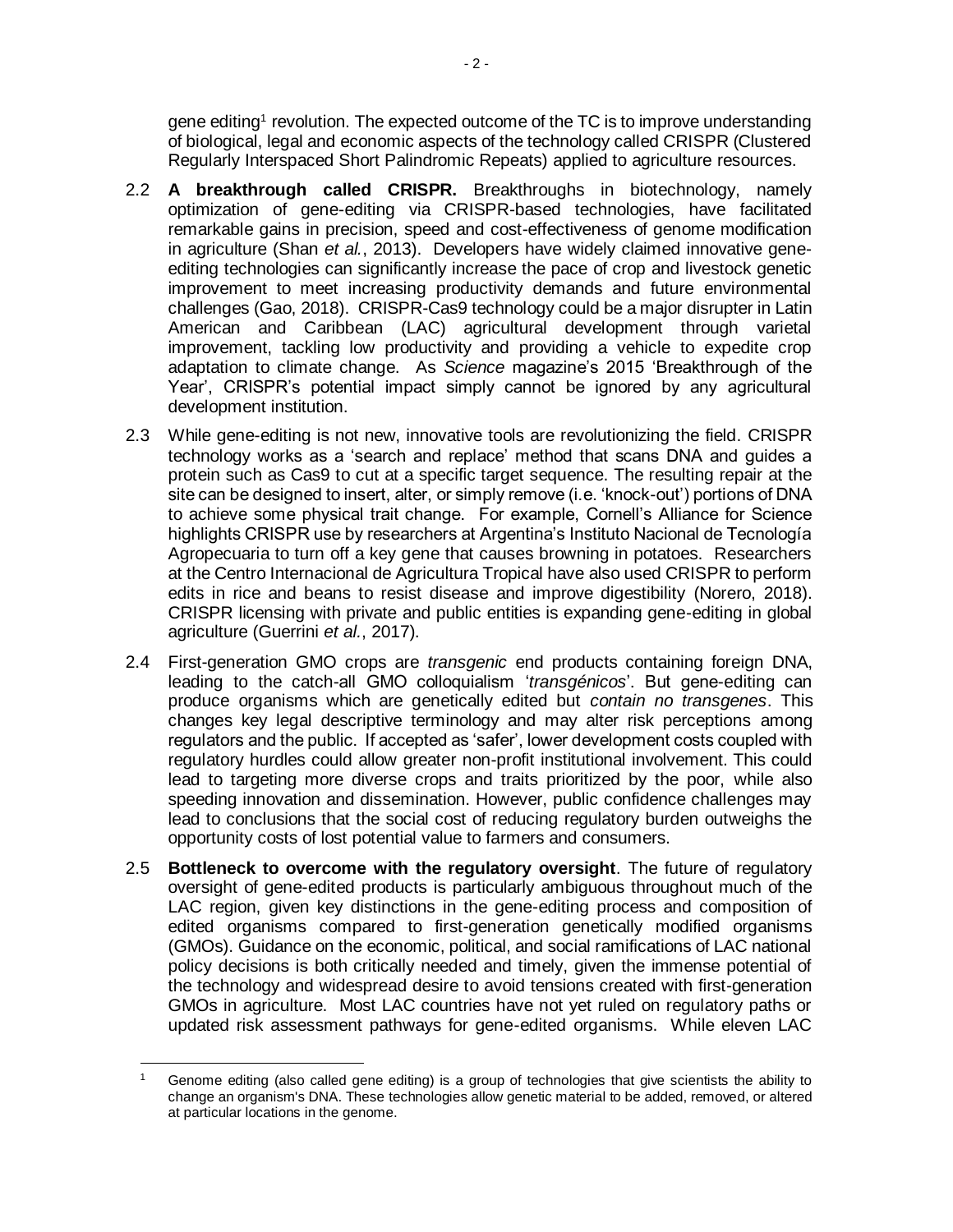countries have some legal status for first-generation GMO crops (ISAAA, 2017), the existing GMO regulatory heterogeneity points to diverse pathways forward with geneediting.

- 2.6 Among the few addressing it directly, Argentina (2015, via NR 173/2015) and Brazil (2018, via NR 16) will evaluate gene-edited products on a case-by-case basis and give regulatory exemption where there is no insertion of transgenes. In the background, the UN Convention on Biological Diversity (CBD) Conference of the Parties (COP) convened in Egypt in 2018 and deliberated on gene-editing and "living organisms developed through synthetic biology"(CBD, 2017). Historically, LAC countries have widely adopted terminology and governance of biotechnologies based on the Cartagena Protocol, so the UN CBD meeting and eventual guidance is highly consequential for the region. Thus, the TC timeline is also timely to guide translation of CBD COP meeting outcomes into potentially highly consequential policies. It is imperative to present a full array of ramifications of each path forward, considering governmental, academic, and private breeding programs, domestic large and small growers, consumers, and social trust.
- 2.7 Regulators in the US and EU have taken sharply different approaches to gene-editing oversight, with major potential consequences for competitiveness and trade trajectories. The US has determined that gene-edited organisms which do not pose a plant pest risk, have no traces of DNA from distant species, and which *could* arise spontaneously or from conventional mutagenesis, will not be regulated further (Waltz, 2016). However, the EU Court of Justice (ECJ) ruled that gene-edited products would be regulated like first-generation GMOs (Stokstad, 2018). This decision was criticized by many in Europe's biotechnology industry and research community, but lauded by some environmental groups (ibid). The ECJ contended that although gene-editing alteration "does not occur naturally" and poses "similar" risks to transgenic methods. Researchers have found incongruent GMO policies negatively impact Southern Cone exports of key first-generation GMO crops, so lack of harmonization in next-generation biotechnologies may continue hindering regional trade (Smith and Katovich, 2016).
- 2.8 Biotechnology developers have called for a science-based regulatory approach which accommodates increased precision of CRISPR methods (Barrangou, 2018; Stokstad, 2018). This was echoed in WTO statements by Argentina, Brazil, Guatemala, Honduras, Paraguay, and the USA, among others (WTO, 2018). But prominent scholars have argued the importance of public trust and that the complexity in geneediting terminology and differences between methods are inevitably confusing and "could be a significant barrier to informed decision-making about [GMO] crops and foods" among citizenry (Kuzma, 2018). Experts also note the public's "interpretive flexibility" considering gene-edited products as 'GMOs' and non-science-based factors arising in policy making (Duensing *et al.*, 2018).
- 2.9 **Collaboration CSD/RND, IFD/CTI and BID-LAB.** This project will benefit from the project "Bioeconomy: Exploring the Potential of Emerging Biotechnologies for Driving Sustainable Economic Growth (RG-T3439)" prepared by IFD/CTI. It will also benefit from the on-going initiatives of the BID-LAB on issues related to "Smart Agriculture".
- 2.10 **The countries selected to participate in the study<sup>2</sup> .** For this regional study, during TC preparation we have designated the following target countries: Argentina, Bolivia,

 $\overline{2}$ It is still pending the letter of No Objection from Bolivia. The activities in the Components I, II, III, and IV will be implemented in Bolivia once the letter of No Objection is delivered to the Bank.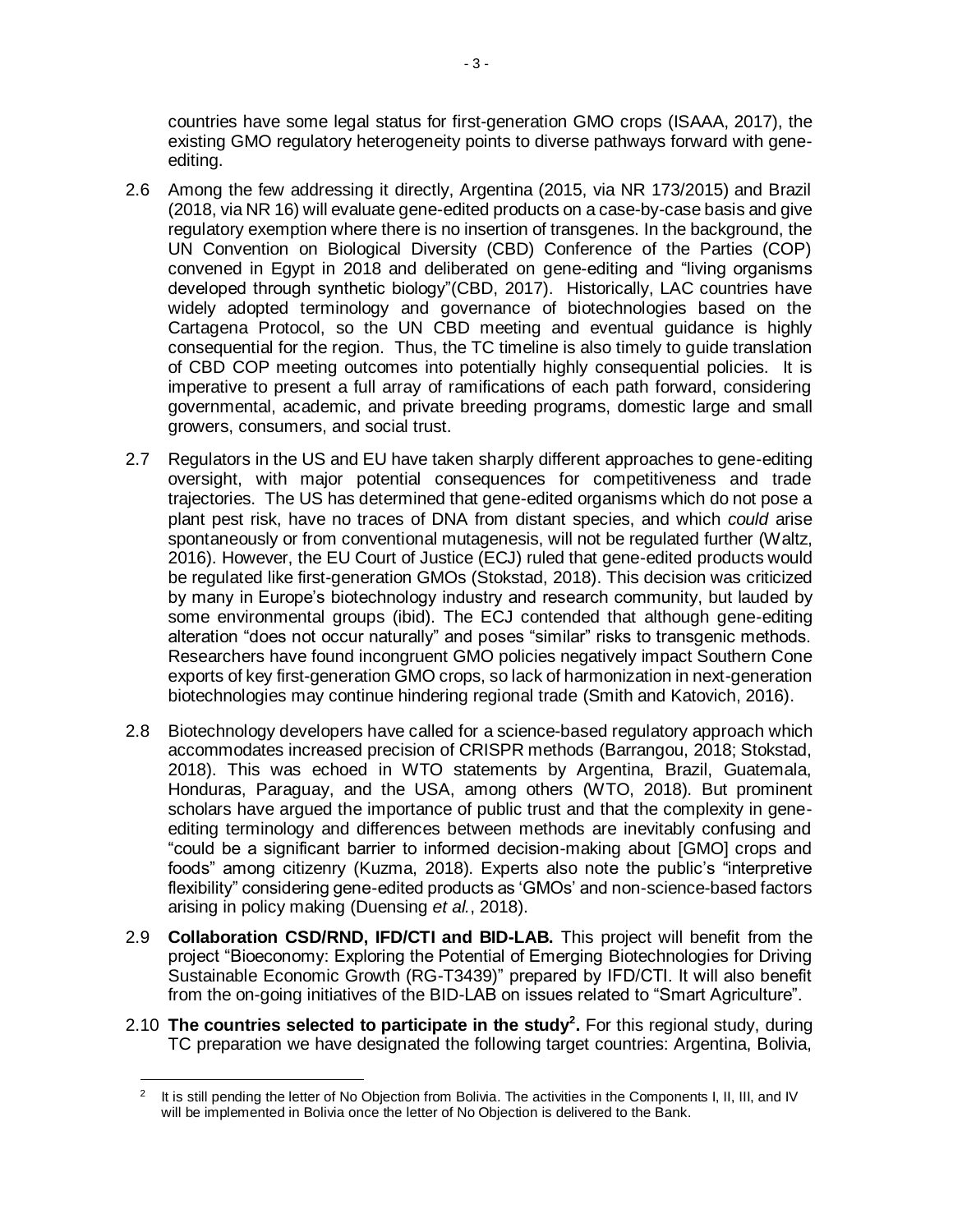Brazil, Colombia, Honduras, Mexico, Paraguay, Peru, and Uruguay. These countries were incorporated through the following selection criteria: regional diversity, diverse engagement with first-generation biotechnology, diversity in research and evaluation capacity levels, and diversity in engagement with next-generation gene editing regulations. Argentina and Brazil represent large Southern Cone economies with proactive gene editing regulations from which regional lessons could be drawn. Paraguay and Uruguay represent smaller Southern Cone economies with wide planting of biotech crops, though Paraguay has more developed explicit gene editing policies. Bolivia and Colombia represent Andean economies with limited biotech crop approval, though only Colombia has begun to explicitly address gene editing in regulatory updates. Peru represents in Andean economy with no previous biotech crop experience and the end of their biotech moratorium provides an opportunity to address gene editing within ongoing reforms. Mexico and Honduras represent North and Central American economies with varying levels of capacity and restrictions on biotech crop planting, both with no clear direction on how gene editing may be addressed.

2.11 **Strategic alignment.** This project is aligned with the Update to the Institutional Strategy (UIS) 2016-2019 and it will contribute to the Corporative Results Framework 2016-2019 through the following development challenges: (i) productivity and innovation, given that the TC will be generating and disseminating knowledge about biotechnology applied to the agriculture sector; (ii) climate change and environmental sustainability, given that the TC will generate and disseminate knowledge about a technological breakthrough important for agriculture adaptation to climate change and environmental sustainability. The proposed TC is, also, aligned with the Sector Framework for Agriculture and Natural Resources Management (GN-2709-5) supporting activities related to the modernization of agricultural innovation and Climate Change (GN2835-8) through activities related to mainstreaming climate consideration across sectors and Innovation, Science, and Technology (GN-2791-8) via engagement with borrowing countries in assigning priority to Science, Technology and Innovation (STI) investment and policy institutional reforms in the context of regional policy dialogue and sector work. Finally, the TC supports the objective of promoting initiatives that helps the agriculture sector to transition to the use of more sustainable practices and technologies as it is established in the Ordinary Capital Strategic Development Program for Sustainability (GN-2819-1).

#### **III. Description of activities/components and budget**

3.1 **Component I. Implications of Regulatory Developments for LAC Agricultural Biotechnology Policy.** This component will: (i) assess the baseline agricultural biotechnology legal framework of the participating LAC countries; (ii) detail institutional arrangements for production and regulation of agricultural biotechnologies, including the steps, costs, and timeline from application to approval of commercial products; (iii) outline the implications of baseline international agreements (e.g. Cartagena Protocol on Biosafety) relevant for biotechnology and gene editing; (iv) detail limited LAC regional gene-editing resolution updates in place or under active consideration; (v) detail the protocol for the current CRISPR licensing landscape, specifically the licensing procedures necessary for LAC Small and Medium Sized Enterprises (SMEs), as well as clarifying the steps by which developments from non-profit LAC institution using CRISPR intellectual property suites may reasonably lead to commercial products; (vi) map current agricultural biotechnology regulatory trends and tendencies from non-regional trade partners such as USA, EU, Japan, and China and the implications for baseline LAC frameworks; (vii) review major policy tendencies in the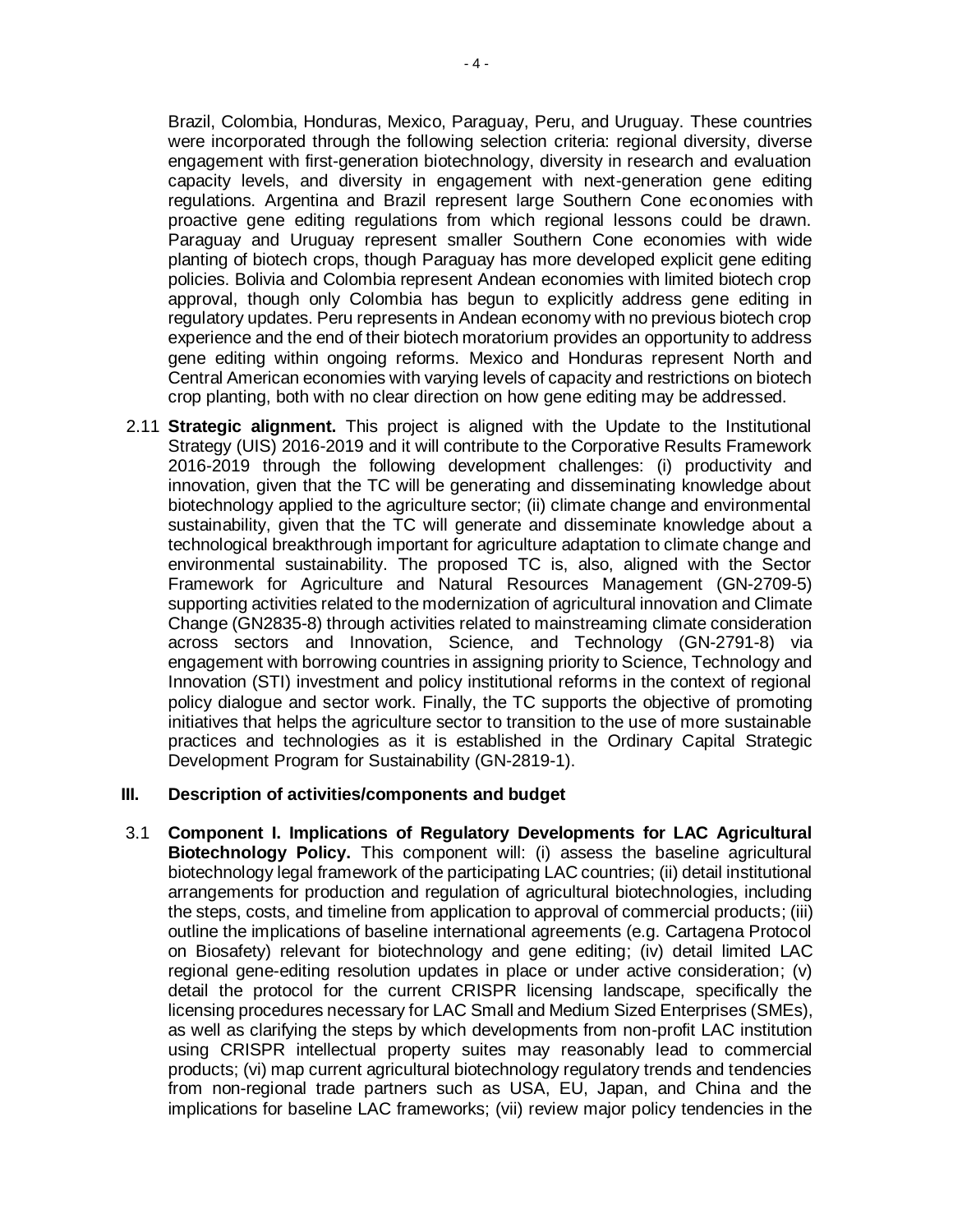international arena (e.g. the UN CBD 2018 meeting) to help countries understand the evolving international policy environment; (viii) based on trends/reforms identified, provide anticipatory recommendations to improve regulatory and institutional frameworks in LAC, with particular emphasis on trade implications.

- 3.2 **Component II. Influence of Gene-Editing Characteristics on Future Policy Direction and Scenario Analysis of Country-Crop Gene-editing Case Studies.** This component will conduct in-depth key informant interviews for at least four identified LAC regional states, drawing from biotechnology developers, private and public breeders, relevant policymakers, and consumer groups and NGOs. Key informant interviews will serve to evaluate (i) which gene-edited agricultural products, with which attributes, would likely still be covered by current regulations; (ii) which products, with which attributes, may be able to meet less stringent regulations; (iii) identify key concerns and uncertainties about gene editing technologies and characteristics which may impact regulatory updates in relevant countries; (iv) identify and detail case studies of at least two (2) emerging or prospective gene-edited crop or livestock varieties, in at least (2) countries with diverse existing policies, to conduct economic and policy scenario analysis to provide tangible illustrations of the consequences of various policy directions. This will be executed utilizing key informant interviews and relevant data to provide decision makers with key qualitative and, to the extent possible, quantitative analysis of economic, trade, and social consequences of various regulatory pathways which are tailored to specific country contexts.
- 3.3 **Component III. Agriculture Biotechnology Investment Strategy.** This component will: (i) synthesize major findings from components 1 and 2, considering baseline policy environments and tendencies; (ii) categorize major gene-editing developments by LAC entities from the public sector, SMEs, and large LAC-based private entities; and (iii) analyze key specific country- and regional-level concerns about gene-editing technical and policy constraints. Team field experts will then (iv) identify the key capacity deficits in research, development, regulation, and policy formulation surrounding nextgeneration biotechnology and (v) propose specific investment biotechnology strategy for the region.
- 3.4 **Component IV. Media Analytics and Knowledge Dissemination.** This component will: (i) produce a knowledge product that details findings in Components  $1-3^3$ ; (ii) Submit core findings for publication in peer-reviewed journal(s) and accompanying summary blog posts for broad consumption; (iii) construct short, tailored policy briefs for national agencies, developed for each component; (iv) communicate explicit strategic recommendations for an investment strategy in agriculture biotechnology; and (v) organize an initial project orientation workshop; an interim stakeholder workshop to present results from Component 1 and preliminary results from Component 2; and a final regional workshop to present complete results for a mixed audience of policy makers, scientists, and civil society<sup>4</sup>.
- 3.5 **Indicative Budget.** The estimated total costs for the project is US\$600,000 financed by the Ordinary Capital Strategic Development Program for Sustainability (SUS). The Table 1 presents the estimated cost of the project.

 $\overline{a}$ <sup>3</sup> All knowledge products prepared with resources from the TC for the Bank are sole and exclusive property of the Bank and as such the Bank has exclusive title, rights (including copyright) and interest in the Works.

<sup>&</sup>lt;sup>4</sup> The specific location of the workshops will be defined during the execution of the CT in close coordination with the participating countries.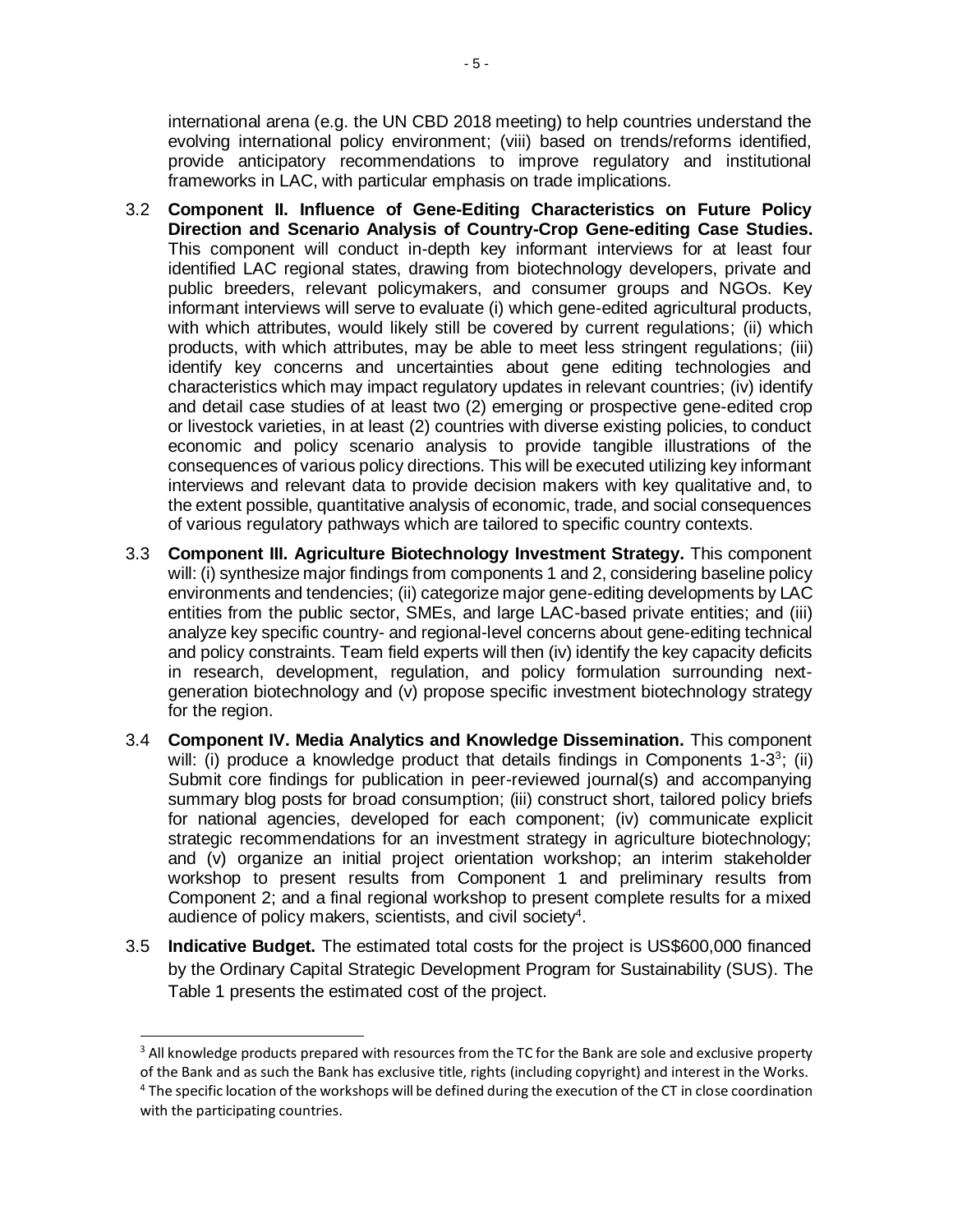|  | Table 1. Indicative Budget (US\$) |  |  |
|--|-----------------------------------|--|--|
|--|-----------------------------------|--|--|

| <b>Activity/Component</b>                                                                                          | <b>Description</b>                                                                                                                                                           | <b>IDB</b> | <b>Total</b> |  |  |  |
|--------------------------------------------------------------------------------------------------------------------|------------------------------------------------------------------------------------------------------------------------------------------------------------------------------|------------|--------------|--|--|--|
| <b>Component 1</b>                                                                                                 |                                                                                                                                                                              |            |              |  |  |  |
| Act. 1: Detailing current LAC &<br>International regulatory structures                                             | Literature review, document gathering, and<br>key informant interviews to establish the<br>baseline policy environment                                                       | 61,218     | 61,218       |  |  |  |
| Act. 2: Outline current CRISPR<br>licensing landscape and protocols<br>in agriculture                              | Licenser consultation,<br>review<br>of legal<br>documentation, and discussion with key<br>informants to elucidate necessary processes                                        | 46,718     | 46,718       |  |  |  |
| Act. 3: Identifying trends and<br>tendencies in gene editing among<br>trade partners and international<br>bodies   | Lit. Review, Document Gathering, and Key<br>informant interviews with relevant agencies<br>to provide LAC clients with key market and<br>policy intelligence                 | 81,168     | 81,168       |  |  |  |
|                                                                                                                    | <b>Component 2</b>                                                                                                                                                           |            |              |  |  |  |
| Act. 4: Elaboration of gene editing<br>characteristics and uncertainties<br>impacting regulatory decisions         | Interviews conducted with diverse policy<br>backgrounds, with synthesis and findings<br>elaborated by country.                                                               | 89,413     | 89,413       |  |  |  |
| Act. 5: Identification of capacity<br>for research and evaluation and<br><b>Bank investment</b><br>recommendations | Identification of diverse crop-country cases,<br>qualitative and quantitative data collection,<br>and scenario analysis under varying policies                               | 67.125     | 67.125       |  |  |  |
|                                                                                                                    | <b>Component 3</b>                                                                                                                                                           |            |              |  |  |  |
| Act. 6: Synthesis of findings and<br>identification of capacity<br>constraints for research and<br>evaluation      | Synthesizing and drawing lessons from<br>Component 1 & 2 findings, interviews with<br>key public and private sectoral actors to<br>identify accomplishments and constraints. | 43,215     | 43,215       |  |  |  |
| Act. 7: Elaboration of investment<br>strategy                                                                      | Development of an investment strategy for<br>agricultural biotechnology                                                                                                      | 32,411     | 32,411       |  |  |  |
| <b>Component 4</b>                                                                                                 |                                                                                                                                                                              |            |              |  |  |  |
| Act. 8: Construction of written<br>final outputs from Components 1-<br>3                                           | Finalization of findings in report chapters and<br>tailored policy briefs                                                                                                    | 76,025     | 76,025       |  |  |  |
| Act. 9 Construction and website<br>content and policy briefs for Comp.<br>1-3 outputs                              | Iterative updating of an IDB-hosted website<br>portal to facilitate timely access to TC results;<br>≥2 policy briefs for each Comp 1-3.                                      | 9,900      | 9,900        |  |  |  |
| Act. 10: Media Analytics<br><b>Workshop Dissemination</b>                                                          | kick-off<br>Pre-launch<br>orientation.<br>interim<br>stakeholder workshop to present results from<br>Comp.1 and 2, and a regional workshop to<br>present complete results.   | 92,807     | 92,807       |  |  |  |
| <b>TOTAL</b>                                                                                                       |                                                                                                                                                                              |            | 600,000      |  |  |  |

### **IV. Executing agency and execution structure**

4.1 The proposed TC aims to deepening the Bank's and client's knowledge and/or capacity on issues related biotechnology legal framework in the region. Given the nature of the proposed TC, research and dissemination, the execution of the TC will be carried out by the Bank (GN-2629-1) through the Environment, Rural Development, and Disaster Risk Management Division (CSD/RND). The Country Office of the Bank in Bolivia (CAN/CBO) will be responsible for management, planning, control and supervision of the financial resources assigned to the proposed operation. The technical oversight, monitoring and support throughout the project duration, which includes among other things planning and coordinating the execution of the operation, reviewing project deliverables to confirm completeness, and assuring quality compliance with established project standards, will be carried out by the project's team (CSD/RND, IFC/CTI, and BID-LAB). To further improve quality control and buy-in, a